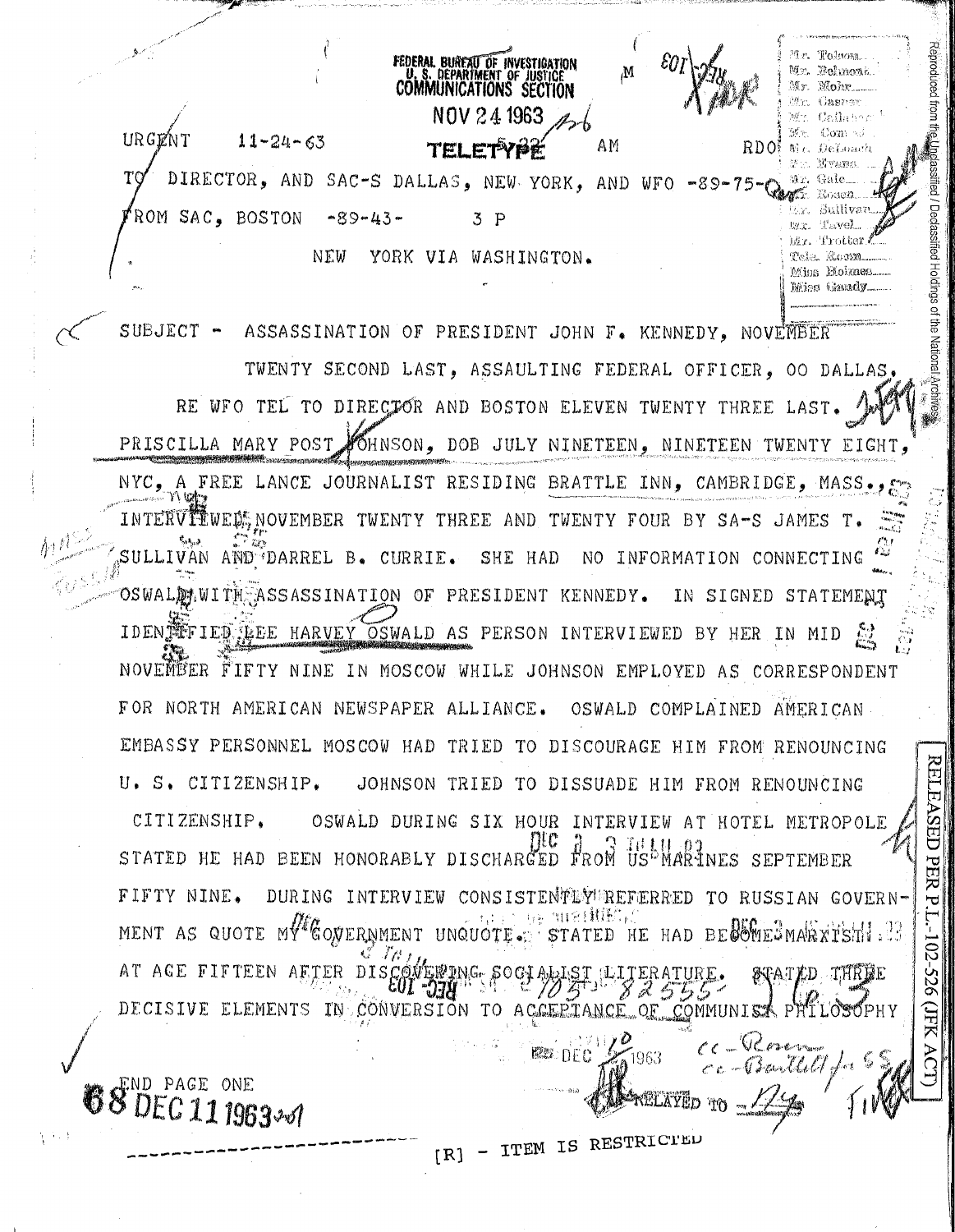PAGE TWO

Reproduced from the Unclassified / Declassified Holdings of the National Archi  $\cdots$  , WERE - ONE THE SEGREGATION OF NEGROES SEMI COLON - TWO SOCIALIST LITERATURE OPENED HIS EYES TO ECONOMIC REASONS FOR HATING NEGROES, THAT IS, KEEPING WAGES LOW. THREE - HIS EXPERIENCE WHILE SERVING WITH MARINES IN THE PHILLIPINES AND IN JAPAN WHERE THE UNITED STATES WAS HATED FOR ITS MILITARIST IMPERIALISM. OSWALD STATED HE HAD HAD NO CONTACT WITH AMERICAN COMMUNISTS AND THAT ONLY THROUGH READING SOCIALIST LITERATURE AND BY OBSERVATION HAD HE CONCLUDED THAT COMMUNISM WAS BEST FOR HIM. STATED HE HAD NEVER SEEN A COMMUNIST IN HIS LIFE. EXPRESSED BELIEF COMMUNISM WOULD REPLACE CAPITALISM BECAUSE CAPITALISM IS *A* DEFENSIVE IDEOLOGY WHILE COMMUNISM IS AGGRESSIVE. STATED SOVIET UNION WOULD SURPASS UNITED STATES MATERIALLY IN TWENTY YEARS, OSWALD SAID HE HAD TAUGHT HIMSELF TO READ AND WRITE RUSSIAN BY BERLITZ METHOD-BUT BARELY ABLE TO SPEAK RUSSIAN LANGUAGE AT TIME OF INTERVIEW. HAD<br>NO INTELLECTUAL CURIOSITY AND INTEREST IN RUSSIA OR THE RUSSIANS.<br>JOHNSON NEVER SAW OSWALD AGAIN. SHE FILED HER STORY OF INTERVIEW HAD I~ NO INTELLECTUAL CURIOSITY AND INTEREST IN RUSSIA OR THE RUSSIANS. I JOHNSON NEVER SAW OSWALD AGAIN. SHE FILED HER STORY OF INTERVIEW WHICH WAS SYNDICATED BY NANA IN LATE NOVEMBER AND EARLY DECEMBER FIFTY <sup>~</sup>' ?J NINE IN U. S. AND CANADA. JOHNSON NOW USING FACILITIES RUSSIAN RE- -~ *(* ·, . SEARCH CENTER HARVARD UNIVERSITY WHILE PREPARING TWO BOOKS AND EXPECTS TO BE LOCATED CAMBRIDGE SEVERAL MORE MONTHS. REPORT FOLLOWS.  $\frac{2}{2}$ 

**ISTELLING** 

MONS I RES

ii I

I ri I

||| ,, I

~.

END PAGE TWO